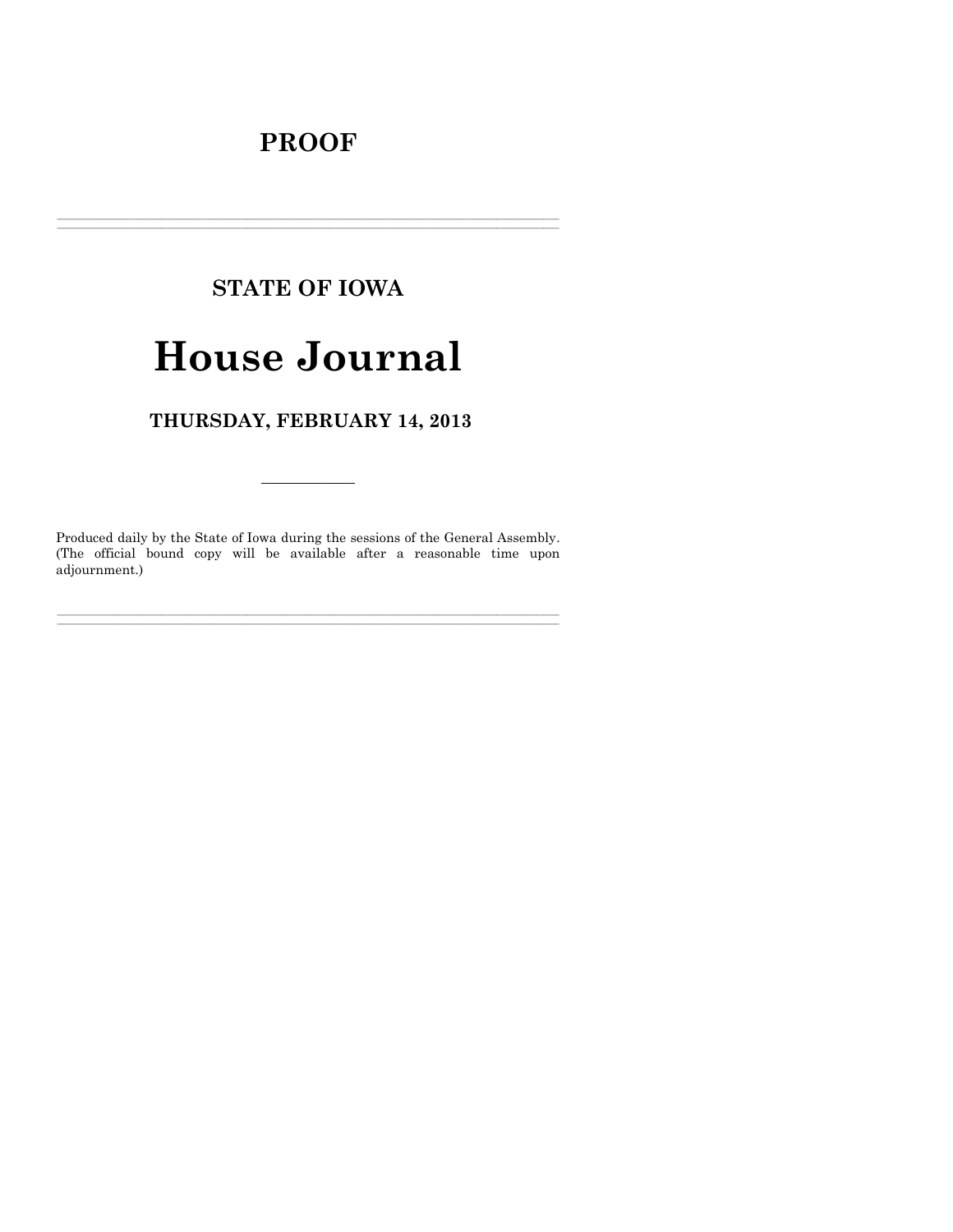# **JOURNAL OF THE HOUSE**

Thirty-second Calendar Day - Twenty-first Session Day

Hall of the House of Representatives Des Moines, Iowa, Thursday, February 14, 2013

The House met pursuant to adjournment at 8:33 a.m., Speaker Paulsen in the chair.

Prayer was offered by Father Larry Hoffmann from St. Luke Catholic Church, Ankeny. He was the guest of Representative Koester of Polk County.

## PLEDGE OF ALLEGIANCE

The Pledge of Allegiance was led by Aubrey Kohl, Page from Davenport.

The Journal of Wednesday, February 13, 2013, was approved.

## INTRODUCTION OF BILLS

**[House Joint Resolution 8,](http://coolice.legis.state.ia.us/Cool-ICE/default.asp?Category=billinfo&Service=Billbook&frame=1&GA=85&hbill=HJR8)** by Heaton, a joint resolution to nullify administrative rules of the department of human services concerning respite care provider rates and providing an effective date.

Read first time and referred to committee on **Human Resources.**

**[House File 208,](http://coolice.legis.state.ia.us/Cool-ICE/default.asp?Category=billinfo&Service=Billbook&frame=1&GA=85&hbill=HF208)** by H. Miller, a bill for an act creating a committee to provide for greater collaboration between urban and rural communities.

Read first time and referred to committee on **Local Government.**

**[House File 209,](http://coolice.legis.state.ia.us/Cool-ICE/default.asp?Category=billinfo&Service=Billbook&frame=1&GA=85&hbill=HF209)** by committee on State Government, a bill for an act relating to the legal sufficiency review of and notification procedures for complaints filed with the Iowa ethics and campaign disclosure board.

Read first time and placed on the **calendar.**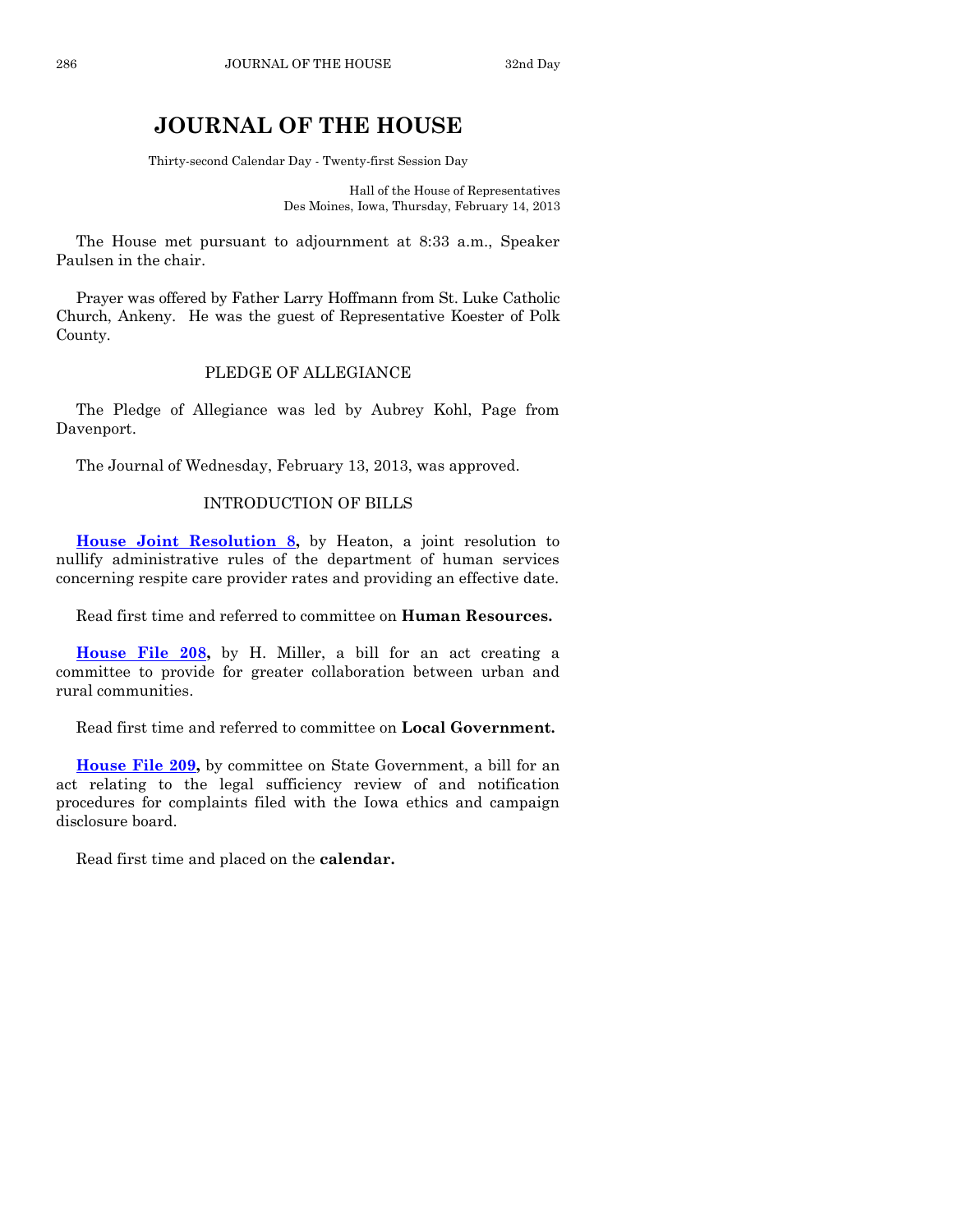**[House File 210,](http://coolice.legis.state.ia.us/Cool-ICE/default.asp?Category=billinfo&Service=Billbook&frame=1&GA=85&hbill=HF210)** by committee on Judiciary, a bill for an act relating to the practices and procedures of the state public defender.

Read first time and placed on the **calendar.**

**[House File 211,](http://coolice.legis.state.ia.us/Cool-ICE/default.asp?Category=billinfo&Service=Billbook&frame=1&GA=85&hbill=HF211)** by committee on Judiciary, a bill for an act requiring in-state construction contracts and disputes thereof to be governed by Iowa law.

Read first time and placed on the **calendar.**

**[House File 212,](http://coolice.legis.state.ia.us/Cool-ICE/default.asp?Category=billinfo&Service=Billbook&frame=1&GA=85&hbill=HF212)** by committee on Judiciary, a bill for an act relating to conducting condemnation proceedings.

Read first time and placed on the **calendar.**

**[House File 213,](http://coolice.legis.state.ia.us/Cool-ICE/default.asp?Category=billinfo&Service=Billbook&frame=1&GA=85&hbill=HF213)** by committee on Judiciary, a bill for an act relating to the transmission of court records by the clerk of the district court to the clerk of the supreme court in an appeal.

Read first time and placed on the **calendar.**

**[House File 214,](http://coolice.legis.state.ia.us/Cool-ICE/default.asp?Category=billinfo&Service=Billbook&frame=1&GA=85&hbill=HF214)** by committee on Judiciary, a bill for an act relating to the possession of alcohol by certain minors and juvenile court jurisdiction, and making penalties applicable.

Read first time and placed on the **calendar.**

**[House File 215,](http://coolice.legis.state.ia.us/Cool-ICE/default.asp?Category=billinfo&Service=Billbook&frame=1&GA=85&hbill=HF215)** by committee on Education, a bill for an act relating to and providing for education reform involving student, teacher, and administrator programs and activities under the purview of the department of education, the state board of education, the college student aid commission, school districts, and accredited nonpublic schools; making appropriations and providing for the establishment and retention of certain fees; and including transition and effective date provisions.

Read first time and referred to committee on **Ways and Means.**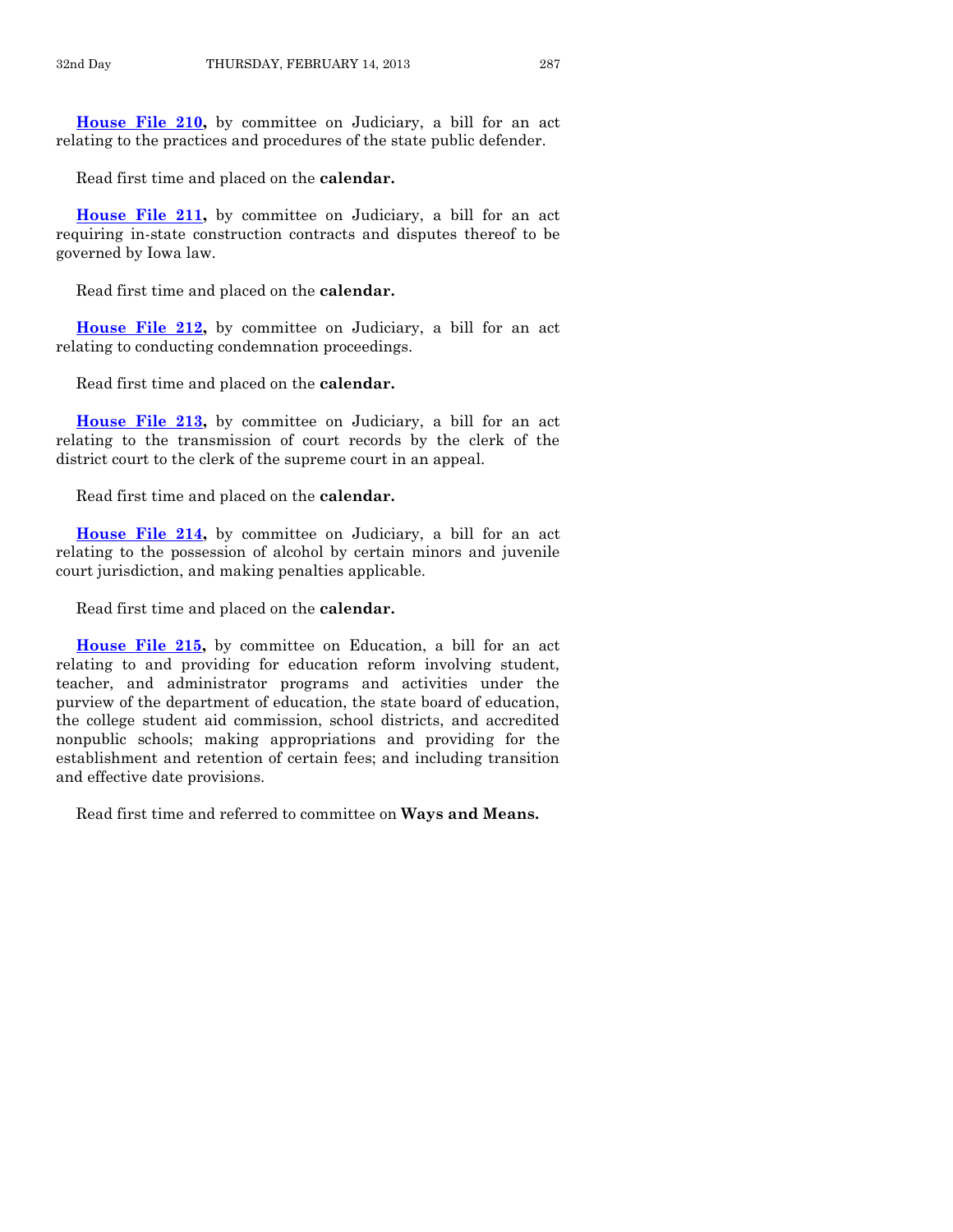# ADOPTION OF [HOUSE RESOLUTION 11](http://coolice.legis.state.ia.us/Cool-ICE/default.asp?Category=billinfo&Service=Billbook&frame=1&GA=85&hbill=HR11)

Upmeyer of Cerro Gordo called up for consideration **[House](http://coolice.legis.state.ia.us/Cool-ICE/default.asp?Category=billinfo&Service=Billbook&frame=1&GA=85&hbill=HR11)  [Resolution 11,](http://coolice.legis.state.ia.us/Cool-ICE/default.asp?Category=billinfo&Service=Billbook&frame=1&GA=85&hbill=HR11)** a resolution designating February 2013 as Black History Month, and moved its adoption.

The motion prevailed and the resolution was adopted.

On motion by Upmeyer of Cerro Gordo, the House was recessed at 8:43 a.m., until the conclusion of the committee on Ways and Means meeting.

## AFTERNOON SESSION

The House reconvened at 4:30 p.m., Speaker Paulsen in the chair.

## MESSAGES FROM THE SENATE

The following messages were received from the Senate:

Mr. Speaker: I am directed to inform your honorable body that the Senate has on February 14, 2013, adopted the following resolution in which the concurrence of the Senate was asked:

[House Concurrent Resolution 5,](http://coolice.legis.state.ia.us/Cool-ICE/default.asp?Category=billinfo&Service=Billbook&frame=1&GA=85&hbill=HCR5) a concurrent resolution relating to joint rules of the Senate and House of Representatives for the Eighty-fifth General Assembly.

Also: That the Senate has on February 14, 2013, adopted the following resolution in which the concurrence of the House is asked:

[Senate Concurrent Resolution 4,](http://coolice.legis.state.ia.us/Cool-ICE/default.asp?Category=billinfo&Service=Billbook&frame=1&GA=85&hbill=SCR4) a concurrent resolution relating to the compensation of chaplains, officers, and employees of the eighty-fifth general assembly.

Also: That the Senate has on February 14, 2013, passed the following bill in which the concurrence of the House is asked:

[Senate File 161,](http://coolice.legis.state.ia.us/Cool-ICE/default.asp?Category=billinfo&Service=Billbook&frame=1&GA=85&hbill=SF161) a bill for an act establishing the categorical state percent of growth for the school budget year beginning July 1, 2014, and including applicability provisions.

Also: That the Senate has on February 14, 2013, passed the following bill in which the concurrence of the House is asked:

[Senate File 162,](http://coolice.legis.state.ia.us/Cool-ICE/default.asp?Category=billinfo&Service=Billbook&frame=1&GA=85&hbill=SF162) a bill for an act establishing the state percent of growth for the school budget year beginning July 1, 2014, and including applicability provisions.

MICHAEL E. MARSHALL, Secretary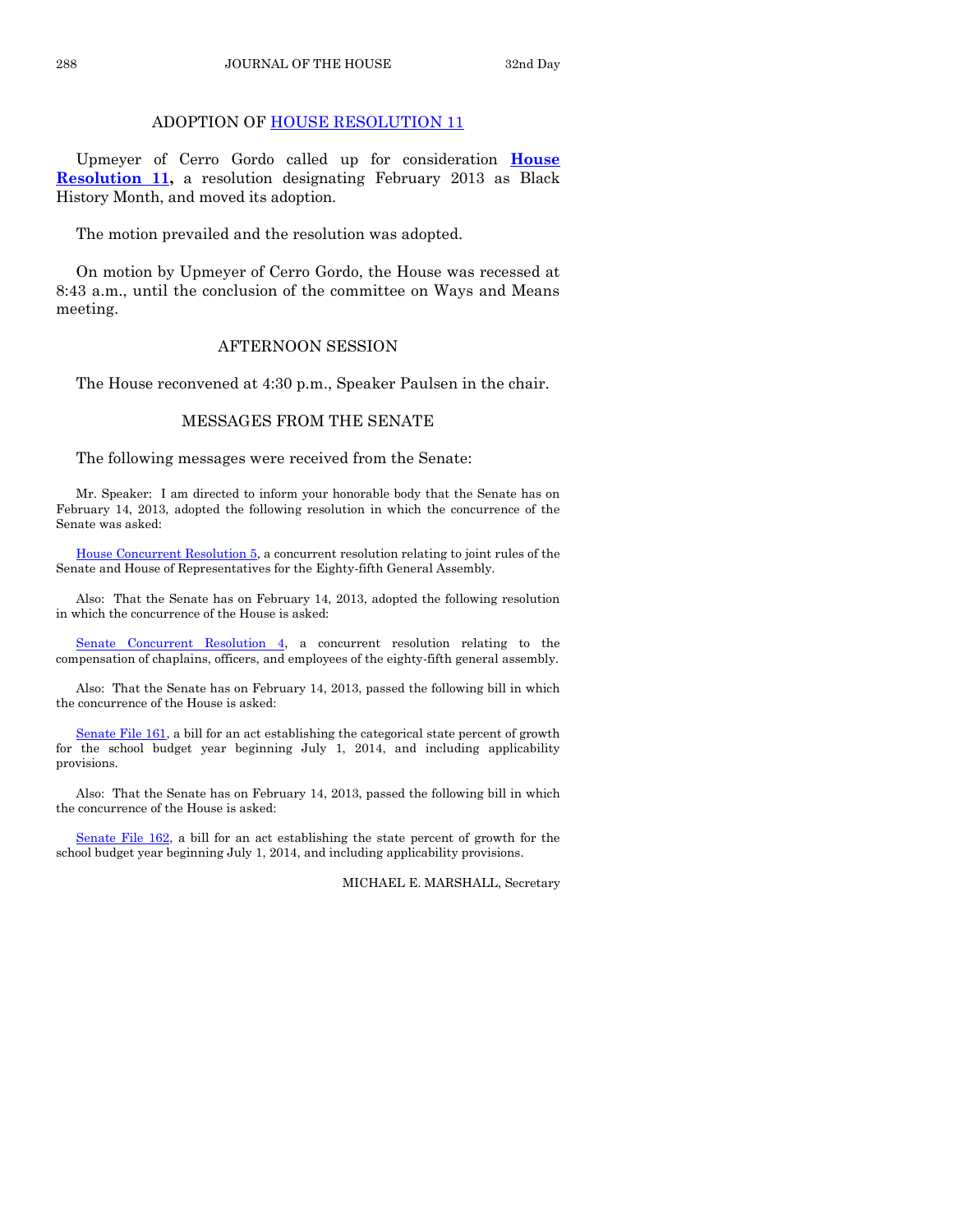# INTRODUCTION OF BILLS

**[House File 216,](http://coolice.legis.state.ia.us/Cool-ICE/default.asp?Category=billinfo&Service=Billbook&frame=1&GA=85&hbill=HF216)** by Heartsill, Windschitl, Salmon, Schultz, Huseman, Costello, Landon, Fisher, Sheets, Shaw, Alons, Hagenow, Klein, Watts, and Maxwell, a bill for an act concerning driver education instruction by a teaching parent.

Read first time and referred to committee on **Education.**

**[House File 217,](http://coolice.legis.state.ia.us/Cool-ICE/default.asp?Category=billinfo&Service=Billbook&frame=1&GA=85&hbill=HF217)** by Heaton, a bill for an act relating to the creation of a mental health advocate division in the department of inspections and appeals and including effective date provisions.

Read first time and referred to committee on **Human Resources.**

**[House File 218,](http://coolice.legis.state.ia.us/Cool-ICE/default.asp?Category=billinfo&Service=Billbook&frame=1&GA=85&hbill=HF218)** by Running-Marquardt, a bill for an act relating to criminal and abuse registry background checks for health-related employment and the requirements for requesting Iowa criminal history data.

Read first time and referred to committee on **Human Resources.**

**[House File 219,](http://coolice.legis.state.ia.us/Cool-ICE/default.asp?Category=billinfo&Service=Billbook&frame=1&GA=85&hbill=HF219)** by Kaufmann, Jacoby, Kressig, Lensing, Byrnes, Wood, Stutsman, Muhlbauer, Lykam, Moore, Highfill, Shaw, J. Smith, Hess, Heartsill, Vander Linden, Garrett, Sands, Fisher, Salmon, Bearinger, Huseman, Hein, Schultz, R. Olson, Landon, Grassley, Hagenow, and Anderson, a bill for an act relating to eminent domain authority and procedures and including effective date and applicability provisions.

Read first time and referred to committee on **Judiciary.**

**[House File 220,](http://coolice.legis.state.ia.us/Cool-ICE/default.asp?Category=billinfo&Service=Billbook&frame=1&GA=85&hbill=HF220)** by R. Olson, a bill for an act relating to the assessment of court costs and administrative fees upon dismissal of a citation for driving without proof of financial liability coverage.

Read first time and referred to committee on **Judiciary.**

**[House File 221,](http://coolice.legis.state.ia.us/Cool-ICE/default.asp?Category=billinfo&Service=Billbook&frame=1&GA=85&hbill=HF221)** by committee on Veterans Affairs, a bill for an act exempting federal retirement pay of a resident received for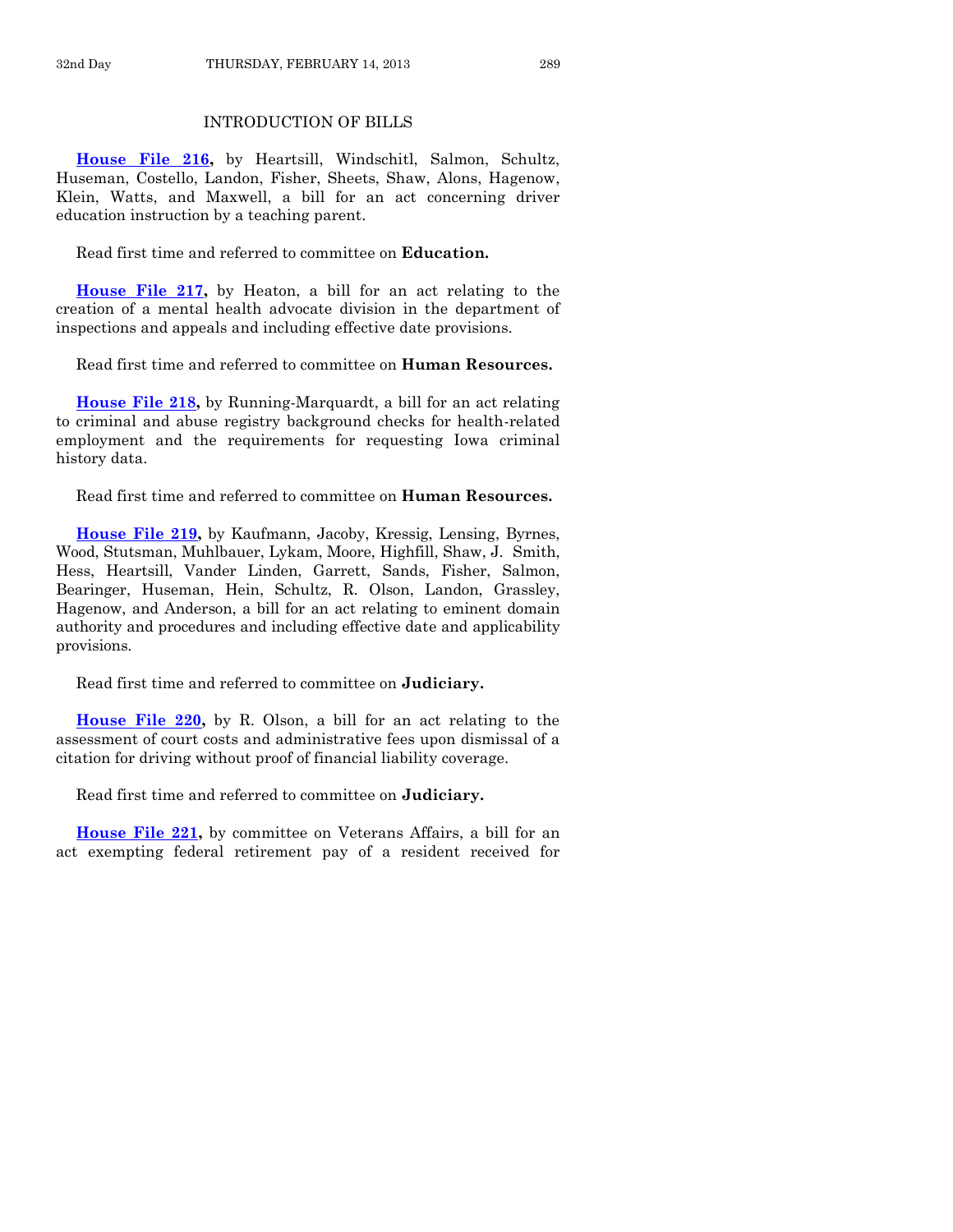military service from the state individual income tax and including retroactive applicability provisions.

Read first time and referred to committee on **Ways and Means.**

**[House File 222,](http://coolice.legis.state.ia.us/Cool-ICE/default.asp?Category=billinfo&Service=Billbook&frame=1&GA=85&hbill=HF222)** by committee on Public Safety, a bill for an act relating to the confidentiality of information filed with the court for the purpose of securing an arrest warrant.

Read first time and placed on the **calendar.**

**[House File 223,](http://coolice.legis.state.ia.us/Cool-ICE/default.asp?Category=billinfo&Service=Billbook&frame=1&GA=85&hbill=HF223)** by committee on Public Safety, a bill for an act concerning issuance of a license or users permit for specified activities regarding explosives.

Read first time and placed on the **calendar.**

**[House File 224,](http://coolice.legis.state.ia.us/Cool-ICE/default.asp?Category=billinfo&Service=Billbook&frame=1&GA=85&hbill=HF224)** by committee on Public Safety, a bill for an act relating to privileged communications between certain peer support group counselors and officers.

Read first time and placed on the **calendar.**

**[House File 225,](http://coolice.legis.state.ia.us/Cool-ICE/default.asp?Category=billinfo&Service=Billbook&frame=1&GA=85&hbill=HF225)** by committee on Environmental Protection, a bill for an act relating to pollution prevention and waste management assistance.

Read first time and placed on the **calendar.**

## SENATE MESSAGES CONSIDERED

**[Senate Concurrent Resolution 4,](http://coolice.legis.state.ia.us/Cool-ICE/default.asp?Category=billinfo&Service=Billbook&frame=1&GA=85&hbill=SCR4)** by committee on Rules and Administration, a concurrent resolution relating to the compensation of chaplains, officers, and employees of the eighty-fifth general assembly.

Read first time and referred to committee on **Administration and Rules.**

**[Senate File 161,](http://coolice.legis.state.ia.us/Cool-ICE/default.asp?Category=billinfo&Service=Billbook&frame=1&GA=85&hbill=SF161)** by committee on Education, a bill for an act establishing the categorical state percent of growth for the school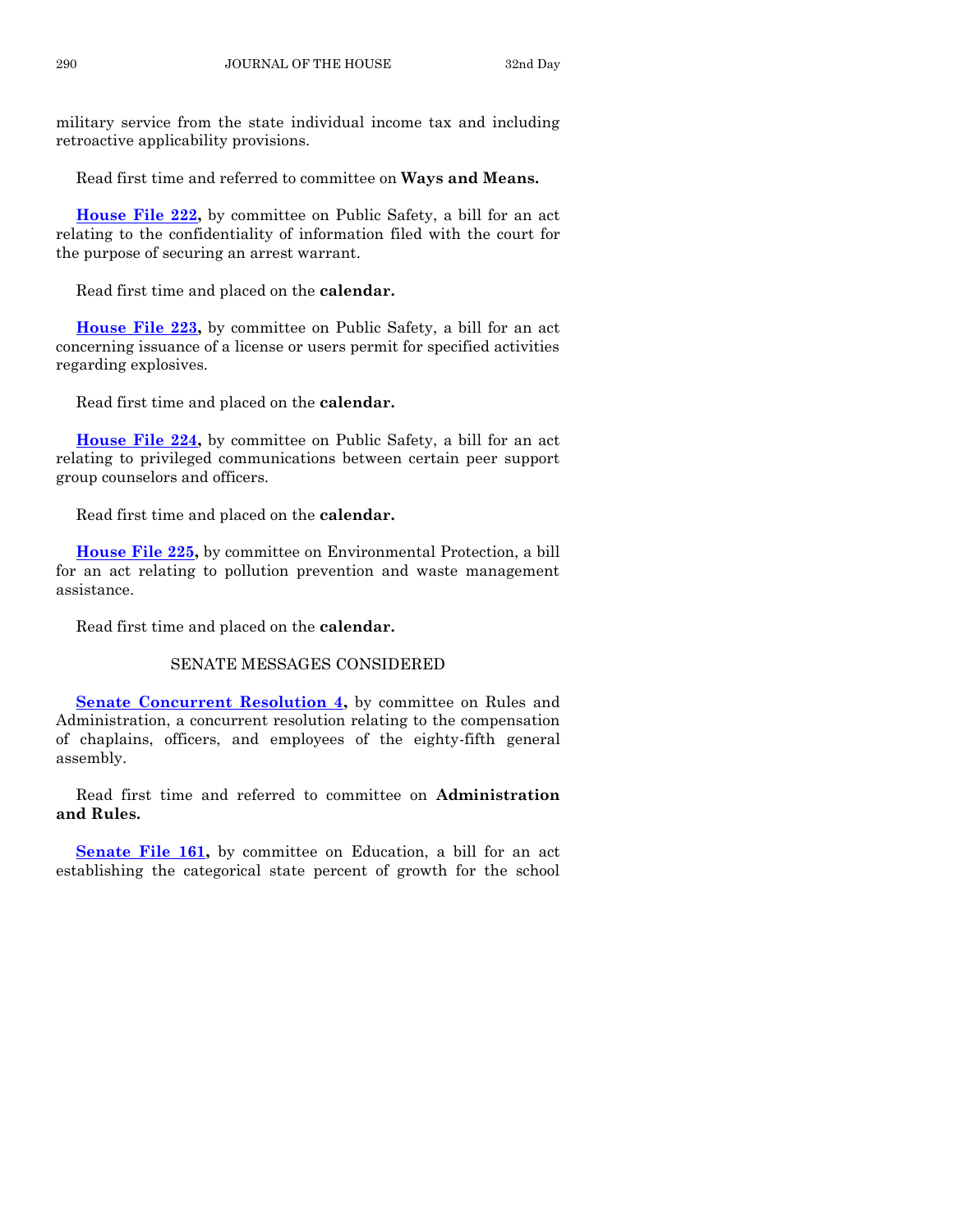budget year beginning July 1, 2014, and including applicability provisions.

Read first time and referred to committee on **Education.**

**[Senate File 162,](http://coolice.legis.state.ia.us/Cool-ICE/default.asp?Category=billinfo&Service=Billbook&frame=1&GA=85&hbill=SF162)** by committee on Education, a bill for an act establishing the state percent of growth for the school budget year beginning July 1, 2014, and including applicability provisions.

Read first time and referred to committee on **Education.**

## BILL SIGNED BY THE GOVERNOR

A communication was received from the Governor announcing that on February 14, 2013, he approved and transmitted to the Secretary of State the following bill:

**[Senate File 106,](http://coolice.legis.state.ia.us/Cool-ICE/default.asp?Category=billinfo&Service=Billbook&frame=1&GA=85&hbill=SF106)** a bill for an act updating the Code references to the Internal Revenue Code and decoupling from certain federal bonus depreciation provisions, providing certain taxpayers additional time to file a claim for refund or credit of individual income tax, and including effective date and retroactive applicability provisions.

#### HOUSE STUDY BILL COMMITTEE ASSIGNMENTS

#### **[H.S.B. 142](http://coolice.legis.state.ia.us/Cool-ICE/default.asp?Category=billinfo&Service=Billbook&frame=1&GA=85&hbill=HSB142) Judiciary**

Enhancing the criminal penalty for an assault on a public transit bus operator, and providing penalties.

#### **[H.S.B. 143](http://coolice.legis.state.ia.us/Cool-ICE/default.asp?Category=billinfo&Service=Billbook&frame=1&GA=85&hbill=HSB143) Judiciary**

Relating to business corporations, including by providing for their organization and operation; providing for the relationship between shareholders, directors, and officers; and including effective date provisions.

#### **[H.S.B. 144](http://coolice.legis.state.ia.us/Cool-ICE/default.asp?Category=billinfo&Service=Billbook&frame=1&GA=85&hbill=HSB144) Commerce**

Relating to the duties and responsibilities of insurance producers under insurance policies or contracts.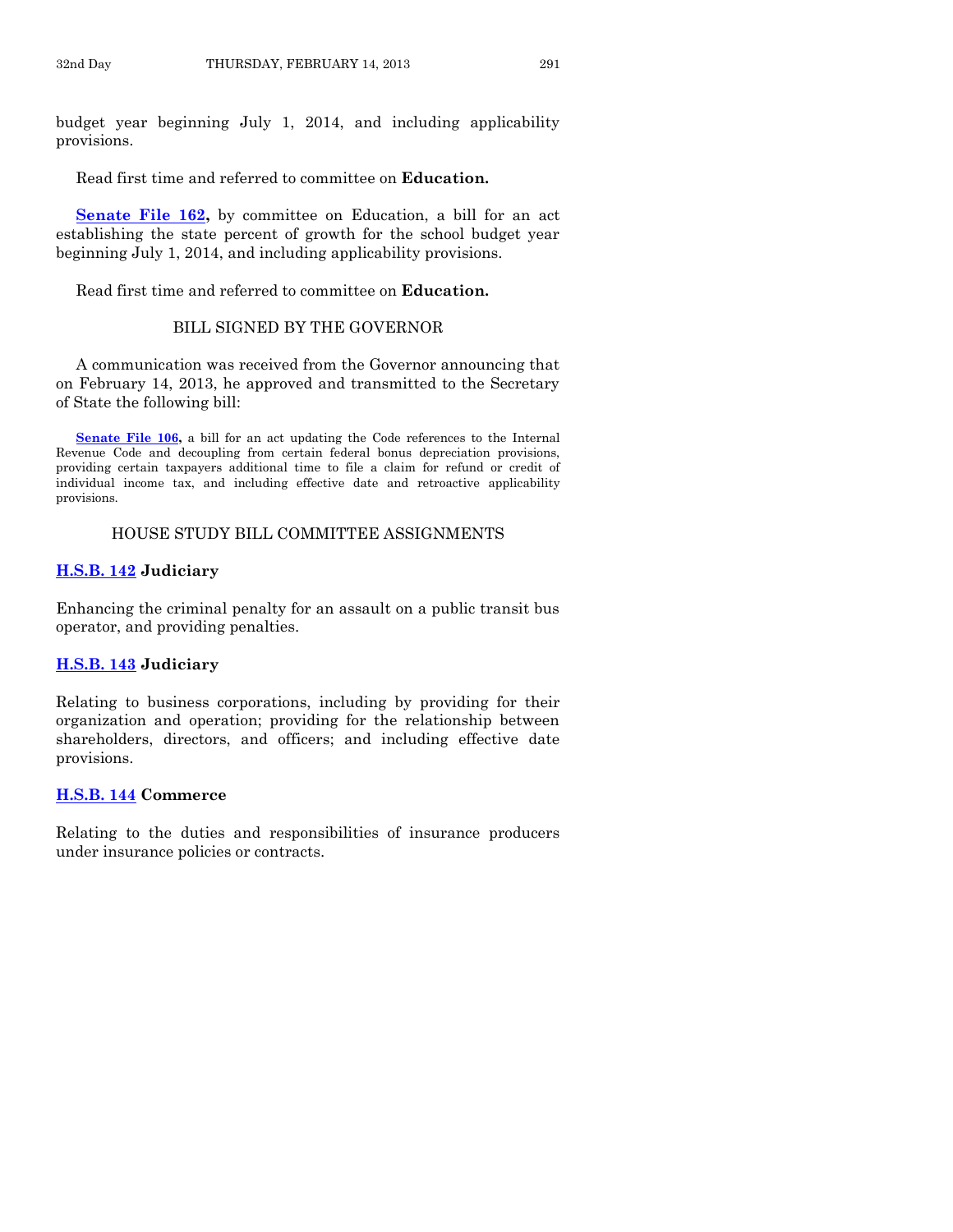# **[H.S.B. 145](http://coolice.legis.state.ia.us/Cool-ICE/default.asp?Category=billinfo&Service=Billbook&frame=1&GA=85&hbill=HSB145) Commerce**

Authorizing specified electric utility customers to engage in agricultural aggregate net metering.

# **[H.S.B. 146](http://coolice.legis.state.ia.us/Cool-ICE/default.asp?Category=billinfo&Service=Billbook&frame=1&GA=85&hbill=HSB146) Commerce**

Concerning applications for liquor control licenses and micro-distilled spirits, beer, and wine permits.

# **[H.S.B. 147](http://coolice.legis.state.ia.us/Cool-ICE/default.asp?Category=billinfo&Service=Billbook&frame=1&GA=85&hbill=HSB147) Commerce**

Concerning the alcoholic beverages division of the department of commerce and alcoholic beverage control, and making penalties applicable.

# **[H.S.B. 148](http://coolice.legis.state.ia.us/Cool-ICE/default.asp?Category=billinfo&Service=Billbook&frame=1&GA=85&hbill=HSB148) Human Resources**

Requiring the development and use of a standard form for prior authorization of prescription drug benefits.

# **[H.S.B. 149](http://coolice.legis.state.ia.us/Cool-ICE/default.asp?Category=billinfo&Service=Billbook&frame=1&GA=85&hbill=HSB149) Human Resources**

Relating to prescription authority for certain psychologists and making penalties applicable.

# SUBCOMMITTEE ASSIGNMENTS

# **[House File 70](http://coolice.legis.state.ia.us/Cool-ICE/default.asp?Category=billinfo&Service=Billbook&frame=1&GA=85&hbill=HF70)**

Economic Growth: Moore, Chair; Gaskill and Schultz.

# **[House File 143](http://coolice.legis.state.ia.us/Cool-ICE/default.asp?Category=billinfo&Service=Billbook&frame=1&GA=85&hbill=HF143)**

Education: Fry, Chair; Byrnes and Wood.

# **[House File 183](http://coolice.legis.state.ia.us/Cool-ICE/default.asp?Category=billinfo&Service=Billbook&frame=1&GA=85&hbill=HF183)**

Education: L. Miller, Chair; Koester, Winckler.

# **[House File 187](http://coolice.legis.state.ia.us/Cool-ICE/default.asp?Category=billinfo&Service=Billbook&frame=1&GA=85&hbill=HF187)**

Education: Fry, Chair; Byrnes and Wood.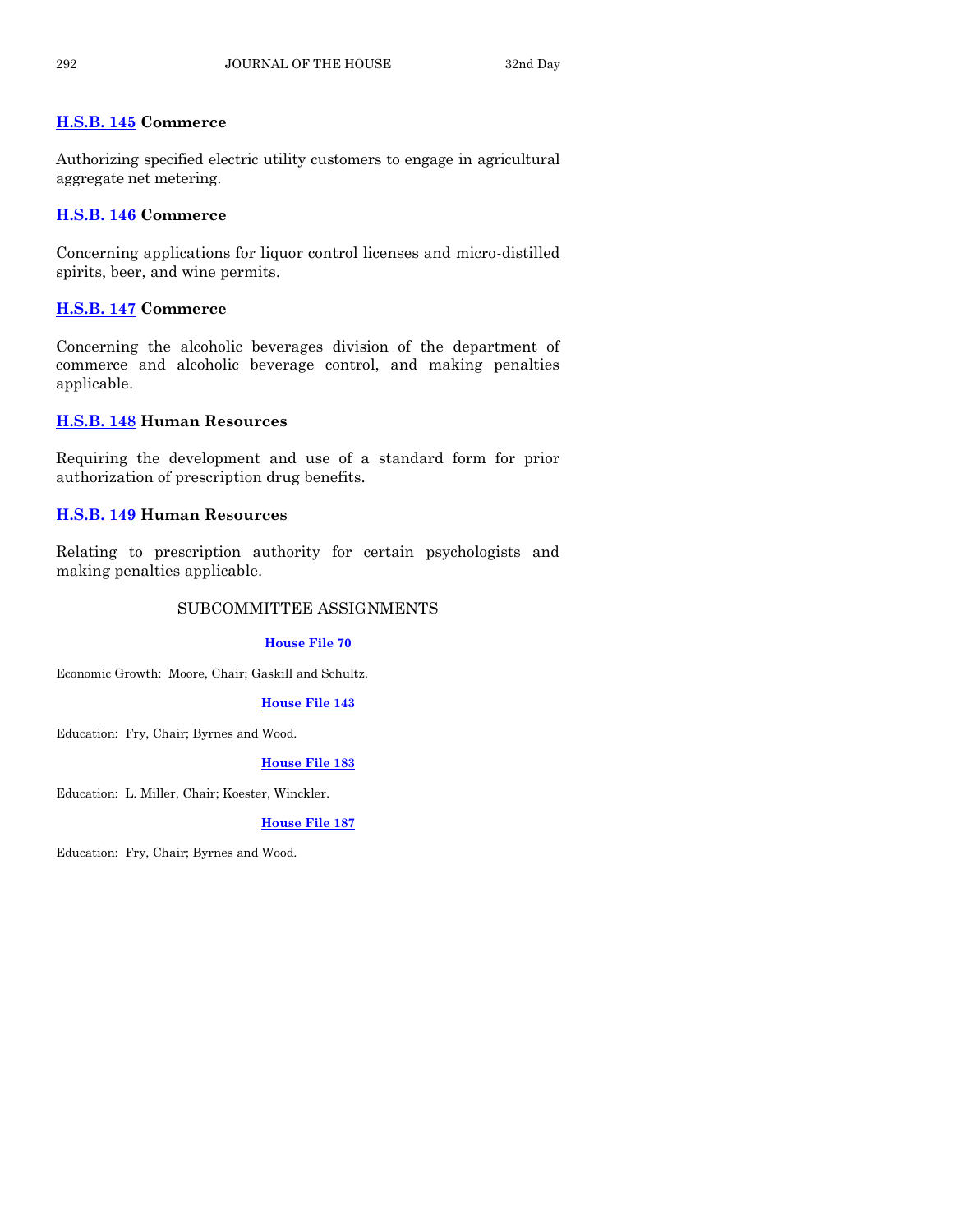#### **[House File 188](http://coolice.legis.state.ia.us/Cool-ICE/default.asp?Category=billinfo&Service=Billbook&frame=1&GA=85&hbill=HF188)**

Education: L. Miller, Chair; Garrett and Hanson.

#### **[House File 194](http://coolice.legis.state.ia.us/Cool-ICE/default.asp?Category=billinfo&Service=Billbook&frame=1&GA=85&hbill=HF194)**

Transportation: Pettengill, Chair; Heartsill and Wolfe.

## **[House File 202](http://coolice.legis.state.ia.us/Cool-ICE/default.asp?Category=billinfo&Service=Billbook&frame=1&GA=85&hbill=HF202)**

Education: L. Miller, Chair; Rogers and Ruff.

#### **[House File 204](http://coolice.legis.state.ia.us/Cool-ICE/default.asp?Category=billinfo&Service=Billbook&frame=1&GA=85&hbill=HF204)**

Education: Koester, Chair; Gaines and Stanerson.

## HOUSE STUDY BILL SUBCOMMITTEE ASSIGNMENTS

#### **[House Study Bill 138](http://coolice.legis.state.ia.us/Cool-ICE/default.asp?Category=billinfo&Service=Billbook&frame=1&GA=85&hbill=HSB138)**

Judiciary: Kaufmann, Chair; Gassman and Wessel-Kroeschell.

#### **[House Study Bill 142](http://coolice.legis.state.ia.us/Cool-ICE/default.asp?Category=billinfo&Service=Billbook&frame=1&GA=85&hbill=HSB142)**

Judiciary: Kaufmann, Chair; Gassman and R. Olson.

#### **[House Study Bill 143](http://coolice.legis.state.ia.us/Cool-ICE/default.asp?Category=billinfo&Service=Billbook&frame=1&GA=85&hbill=HSB143)**

Judiciary: Hagenow, Chair; Hess and T. Olson.

#### **[House Study Bill 144](http://coolice.legis.state.ia.us/Cool-ICE/default.asp?Category=billinfo&Service=Billbook&frame=1&GA=85&hbill=HSB144)**

Commerce: Baltimore, Chair; Dawson and Watts.

#### **[House Study Bill 145](http://coolice.legis.state.ia.us/Cool-ICE/default.asp?Category=billinfo&Service=Billbook&frame=1&GA=85&hbill=HSB145)**

Commerce: Cownie, Chair; Lykam and Soderberg.

#### **[House Study Bill 146](http://coolice.legis.state.ia.us/Cool-ICE/default.asp?Category=billinfo&Service=Billbook&frame=1&GA=85&hbill=HSB146)**

Commerce: R. Taylor, Chair; Landon and Riding.

#### **[House Study Bill 147](http://coolice.legis.state.ia.us/Cool-ICE/default.asp?Category=billinfo&Service=Billbook&frame=1&GA=85&hbill=HSB147)**

Commerce: R. Taylor, Chair; Landon and Lykam.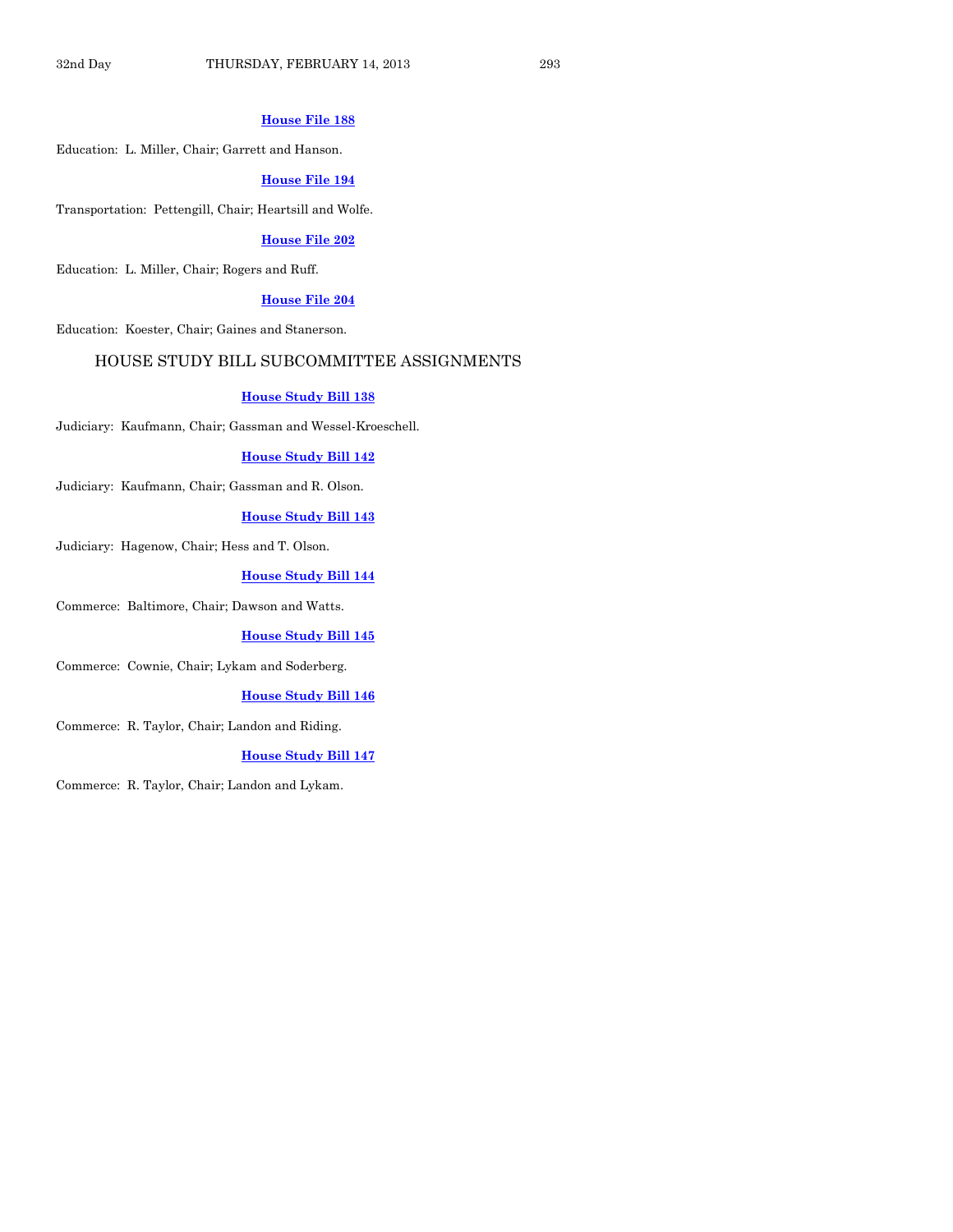# COMMITTEE RECOMMENDATIONS

MR. SPEAKER: The Chief Clerk of the House respectfully reports that the following committee recommendations have been received and are on file in the office of the Chief Clerk:

# CARMINE BOAL Chief Clerk of the House

#### COMMITTEE ON APPROPRIATIONS

**Committee Bill** (Formerl[y House File 8\)](http://coolice.legis.state.ia.us/Cool-ICE/default.asp?Category=billinfo&Service=Billbook&frame=1&GA=85&hbill=HF8), a bill for an act appropriating moneys in the cigarette fire safety standard fund.

Fiscal Note: **No**

Recommendation: **Amend and Do Pass** February 14, 2013.

**[House File 215](http://coolice.legis.state.ia.us/Cool-ICE/default.asp?Category=billinfo&Service=Billbook&frame=1&GA=85&hbill=HF215)**, a bill for an act relating to and providing for education reform involving student, teacher, and administrator programs and activities under the purview of the department of education, the state board of education, the college student aid commission, school districts, and accredited nonpublic schools; making appropriations and providing for the establishment and retention of certain fees; and including transition and effective date provisions.

Fiscal Note: **No**

Recommended **Do Pass** February 14, 2013

#### COMMITTEE ON EDUCATION

**Committee Bill** (Formerl[y House Study Bill 4\)](http://coolice.legis.state.ia.us/Cool-ICE/default.asp?Category=billinfo&Service=Billbook&frame=1&GA=85&hbill=HSB4), relating to and providing for education reform involving student, teacher, and administrator programs and activities under the purview of the department of education, the state board of education, the college student aid commission, school districts, and accredited nonpublic schools; making appropriations and providing for the establishment and retention of certain fees; and including transition and effective date provisions.

Fiscal Note: **No**

Recommendation: **Amend and Do Pass** February 13, 2013.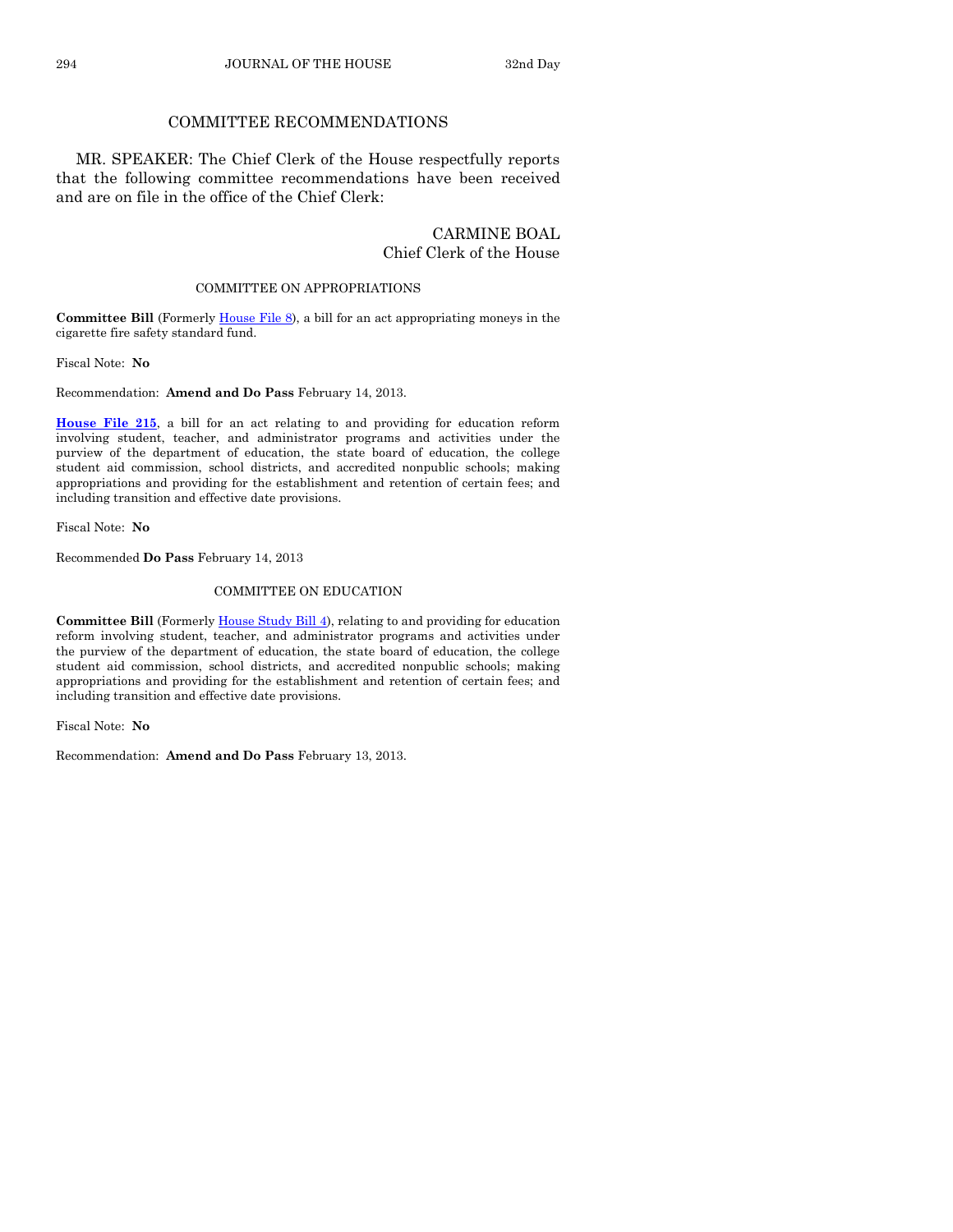#### COMMITTEE ON VETERANS AFFAIRS

**Committee Bill** (Formerly [House Study Bill 30\)](http://coolice.legis.state.ia.us/Cool-ICE/default.asp?Category=billinfo&Service=Billbook&frame=1&GA=85&hbill=HSB30), exempting federal retirement pay of a resident received for military service from the state individual income tax and including retroactive applicability provisions.

Fiscal Note: **No**

Recommendation: **Do Pass** February 12, 2013.

#### COMMITTEE ON WAY AND MEANS

**[House File 215,](http://coolice.legis.state.ia.us/Cool-ICE/default.asp?Category=billinfo&Service=Billbook&frame=1&GA=85&hbill=HF215)** a bill for an act relating to and providing for education reform involving student, teacher, and administrator programs and activities under the purview of the department of education, the state board of education, the college student aid commission, school districts, and accredited nonpublic schools; making appropriations and providing for the establishment and retention of certain fees; and including transition and effective date provisions.

Fiscal Note: **No**

Recommendation: **Do Pass** February 14, 2013.

**Referred to committee on Appropriations pursuant to Rule 31.7.**

#### RESOLUTIONS FILED

**[H.R. 13,](http://coolice.legis.state.ia.us/Cool-ICE/default.asp?Category=billinfo&Service=Billbook&frame=1&GA=85&hbill=HR13)** by Kelley, a resolution in support of extending the federal production tax credit for wind energy.

Laid over under **Rule 25.**

**[H.R. 14,](http://coolice.legis.state.ia.us/Cool-ICE/default.asp?Category=billinfo&Service=Billbook&frame=1&GA=85&hbill=HR14)** by L. Miller, a resolution honoring the March of Dimes Foundation for its multifaceted and ongoing role in protecting the health of mothers, infants, and children.

Laid over under **Rule 25.**

**[H.R. 15,](http://coolice.legis.state.ia.us/Cool-ICE/default.asp?Category=billinfo&Service=Billbook&frame=1&GA=85&hbill=HR15)** by Hall and Maxwell, a resolution honoring the Grinnell College Men's Basketball Team.

Laid over under **Rule 25.**